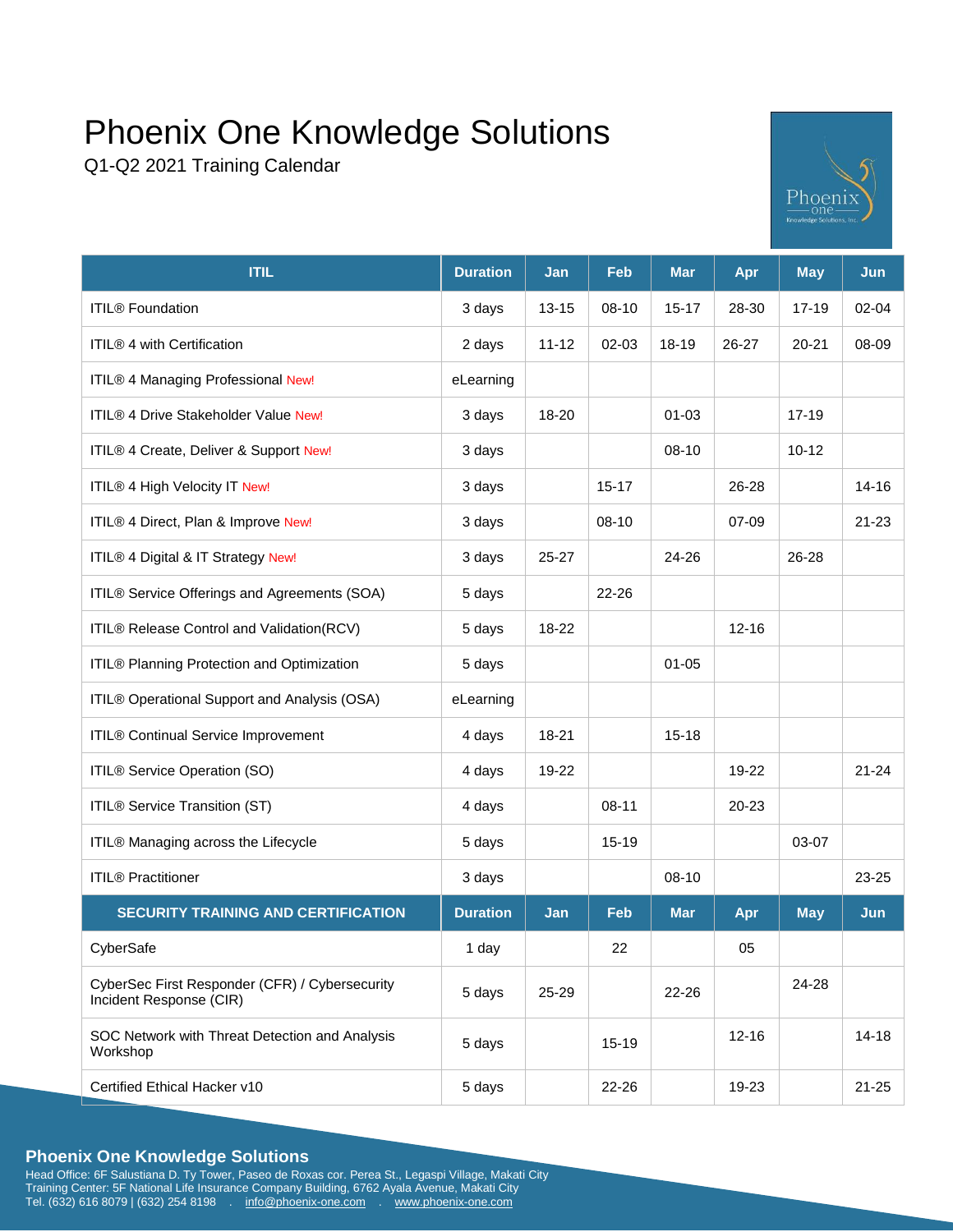| Data Security for Remote Workers Workshop                | 1 day           |            | 26         |            | 05         |            | 11         |
|----------------------------------------------------------|-----------------|------------|------------|------------|------------|------------|------------|
| Certificate of Cloud Security Knowledge (CCSK Plus)      | 3 days          | <b>TBA</b> | <b>TBA</b> | <b>TBA</b> | <b>TBA</b> | <b>TBA</b> | <b>TBA</b> |
| <b>BLOCKCHAIN TRAINING AND CERTIFICATION</b>             | <b>Duration</b> | Jan        | <b>Feb</b> | <b>Mar</b> | Apr        | <b>May</b> | Jun        |
| <b>Blockchain Overview: Business Users</b>               | 1 day           |            |            | 05         |            |            |            |
| <b>Certified Blockchain Solution Architect</b>           | 3 days          |            |            |            | 27-29      |            |            |
| Ethereum Development Bootcamp                            | 3 days          |            |            |            |            |            | 28-30      |
| Developing on Hyperledger Fabric                         | 3 days          | <b>TBA</b> | <b>TBA</b> | <b>TBA</b> | <b>TBA</b> | <b>TBA</b> | <b>TBA</b> |
| <b>GLOBAL CERTIFICATIONS</b>                             | <b>Duration</b> | Jan        | Feb        | <b>Mar</b> | Apr        | <b>May</b> | Jun        |
| DevOps Fundamentals (DevOps Agile Skills<br>Association) | 3 days          | $25 - 27$  |            | $15 - 17$  |            | $17 - 19$  |            |
| COBIT® 5 Foundation                                      | 3 days          | 25-27      |            | $22 - 24$  |            | 24-26      |            |
| COBIT® 2019 Foundation                                   | 2 days          |            | 25-26      |            | 26-27      |            | 28-29      |
| Lean IT Foundation                                       | 2 days          | $13 - 14$  |            | $01 - 02$  |            | 06-07      |            |
| AgilePM® Foundation                                      | 2 days          | $11 - 12$  |            | $15 - 16$  |            | $17 - 18$  |            |
| AgilePM® Practitioner                                    | 2 days          | $13 - 14$  | $15 - 16$  |            | $01 - 02$  |            | $01 - 02$  |
| Agile Scrum Foundation                                   | 2 days          | 07-08      | 09-10      | $17 - 18$  |            | 27-28      |            |
| Agile Scrum Master                                       | 2 days          |            |            | 03-04      |            | 04-05      |            |
| Prince2 <sup>®</sup> Foundation                          | 3 days          | 18-20      |            | 29-31      |            | 24-26      |            |
| Prince2® Practitioner                                    | 2 days          | $21 - 22$  |            |            | $15 - 16$  |            |            |
| Prince2® Agile Practitioner                              | 2 days          |            | 22-23      |            |            | 27-28      |            |
| Change Management Foundation                             | 3 days          |            | $15 - 17$  |            | $12 - 14$  |            | $14 - 16$  |
| <b>Change Management Practitioner</b>                    | 2 days          |            | 18-19      |            | $15 - 16$  |            | $17 - 18$  |
| Service Desk Manager                                     | 4 days          |            | 02-05      |            |            |            | 08-10      |
| <b>PROJECT MANAGEMENT</b>                                | <b>Duration</b> | Jan        | Feb        | <b>Mar</b> | Apr        | <b>May</b> | Jun        |
| Project Management Fundamentals                          | 2 days          | 18-19      | 22-23      | 18-19      | 19-20      | 24-25      | 07-08      |
| Project Management with SDLC                             | 5 days          | 04-08      | $01 - 05$  | $01 - 05$  | $12 - 16$  | 03-07      | $14 - 18$  |
| Project Risk Management                                  | 2 days          |            | 24-25      |            |            | 26-27      |            |
| Project Time Management                                  | 2 days          |            |            | $16 - 17$  |            |            | 09-10      |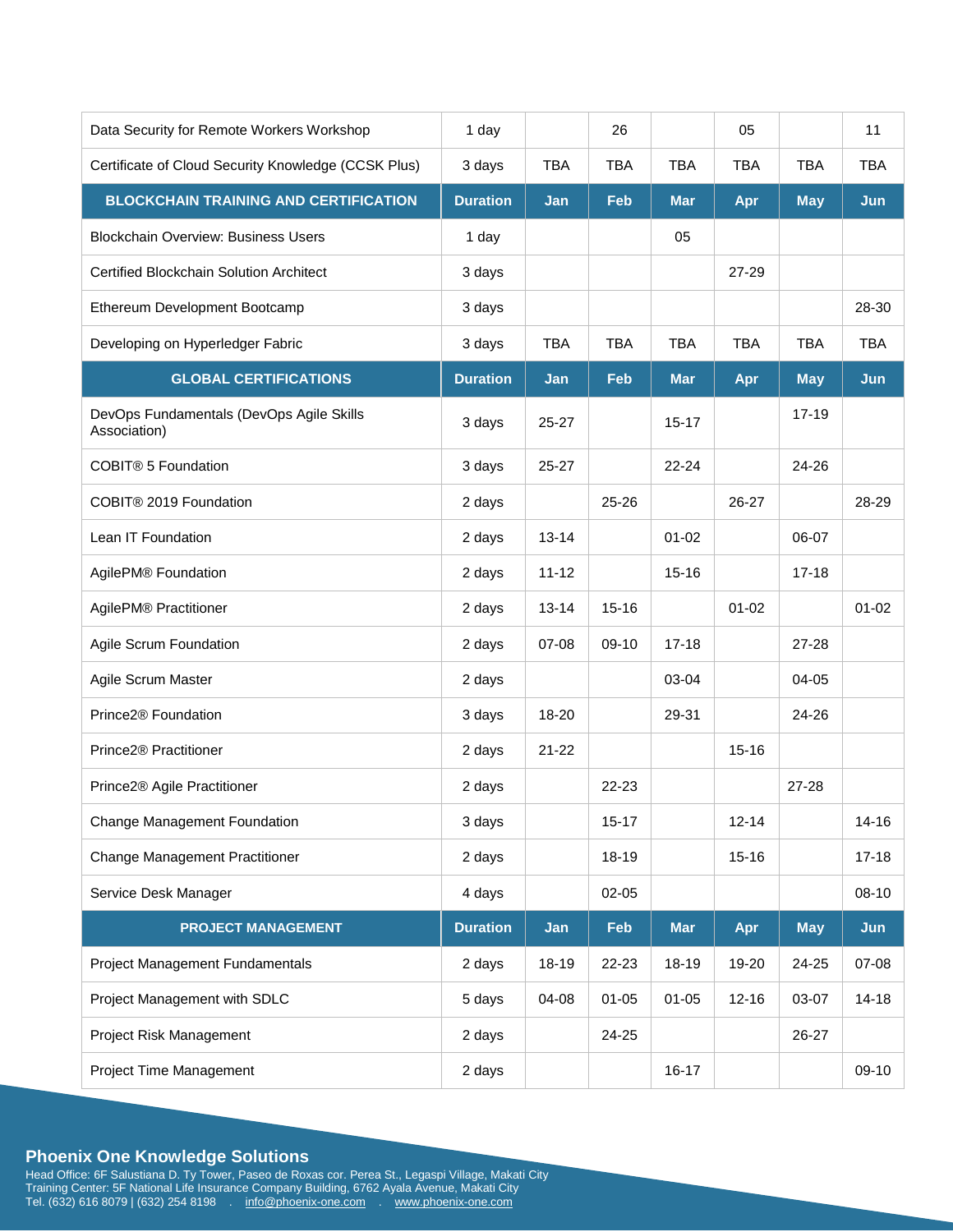| <b>Project Contract Management</b>                                                        | 2 days          | $20 - 21$               |                   | 08-09                 |                      | 26-27             |                |
|-------------------------------------------------------------------------------------------|-----------------|-------------------------|-------------------|-----------------------|----------------------|-------------------|----------------|
| Project Scope Management                                                                  | 2 days          |                         | 08-09             |                       |                      | $10 - 11$         |                |
| Project Cost Management                                                                   | 2 days          |                         | $11 - 12$         |                       | 26-27                |                   | $16 - 17$      |
| <b>Construction Project Management</b>                                                    | 3 days          | $11 - 13$               | $17 - 19$         |                       | $21 - 23$            |                   | 23-25          |
| <b>Fundamentals of Scrum</b>                                                              | 2 days          | 07-08                   |                   | 08-09                 |                      | 03-04             |                |
| <b>AGILE Project Management</b>                                                           | 4 days          | 19-22                   | 23-26             | 22-25                 | 26-29                | $3-6$             | 22-25          |
| PMP® Exam Prep (Project Management Professional)                                          | 5 days          |                         |                   |                       | 19-23                |                   |                |
| <b>SIX SIGMA CERTIFICATION PROGRAMS</b>                                                   | <b>Duration</b> | Jan                     | Feb               | <b>Mar</b>            | Apr                  | <b>May</b>        | Jun            |
| Business Process Continuous Improvement using<br>Lean Sigma with Yellowbelt Certification | 2 days          |                         | $15 - 16$         |                       | 08-09                |                   | 04-05          |
| Lean Six Sigma Greenbelt Training and Certification                                       | 5 days          | $20 - 22,$<br>$25 - 26$ | $17-19,$<br>22-23 | $10-12,$<br>$15 - 16$ | $21 - 23$ ,<br>26-27 | $19-21,$<br>24-25 | $2-4, 7-$<br>8 |
| Lean Six Sigma Blackbelt Training and Certification                                       | <b>TBA</b>      | <b>TBA</b>              | <b>TBA</b>        | <b>TBA</b>            | <b>TBA</b>           | <b>TBA</b>        | <b>TBA</b>     |
| <b>Balance Scorecard</b>                                                                  | 2 days          | 26-27                   |                   | 29-30                 |                      |                   | $01 - 02$      |
| <b>BUSINESS ANALYSIS &amp; ARCHITECTING</b>                                               | <b>Duration</b> | Jan                     | Feb               | <b>Mar</b>            | Apr                  | <b>May</b>        | Jun            |
|                                                                                           |                 |                         |                   |                       |                      |                   |                |
| <b>Business Analysis Fundamentals</b>                                                     | 2 days          | $14 - 15$               | 18-19             | $15 - 16$             | $12 - 13$            | 27-28             | 04-05          |
| Object Oriented Analysis and Design with UML<br>(OOAD)                                    | 5 days          | 04-08                   |                   | $01 - 05$             |                      | 03-07             |                |
| Structured Systems Analysis & Design (SSAD)                                               | 5 days          |                         | $01 - 05$         |                       |                      | 03-07             |                |
| Business Analysis in Agile Environment                                                    | 2 days          | $14 - 15$               |                   | $04 - 05$             |                      | 03-04             | $01 - 02$      |
| <b>Business Requirements with Use Case</b>                                                | 2 days          |                         |                   | 02-03                 |                      | 05-06             |                |
| Requirements Elicitation Management & Techniques                                          | 2 days          |                         | 25-26             |                       | $14 - 15$            |                   | $14 - 15$      |
| Requirements Analysis & Documentation (OO<br>Approach)                                    | 2 days          | 07-08                   |                   | $01 - 02$             |                      | $10 - 11$         |                |
| Requirements Analysis & Documentation (Structured<br>Approach)                            | 2 days          |                         | $16 - 17$         |                       | $14 - 15$            |                   |                |
| Developing Business Case                                                                  | 2 days          |                         |                   | 08-09                 |                      | $10 - 11$         |                |
| Information Systems & Technology Fundamentals                                             | 1 day           |                         | 04                |                       |                      | 07                |                |
| Relational Database Design                                                                | 2 days          | 07-08                   |                   |                       | 05-07                |                   |                |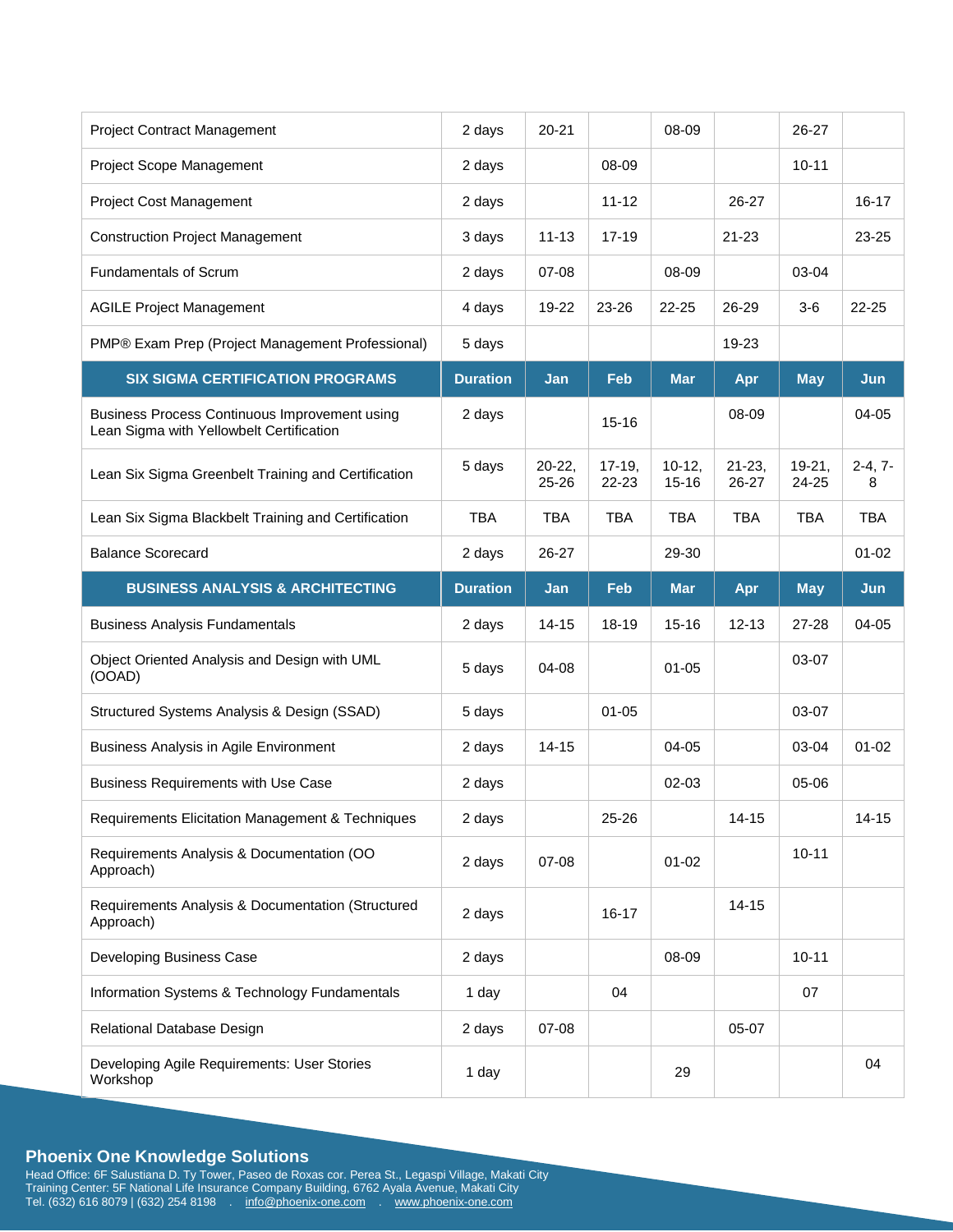| <b>SOFTWARE TESTING &amp; QUALITY ASSURANCE</b>                     | <b>Duration</b> | Jan       | <b>Feb</b>        | <b>Mar</b> | Apr           | <b>May</b> | Jun               |
|---------------------------------------------------------------------|-----------------|-----------|-------------------|------------|---------------|------------|-------------------|
| Requirements Based Testing Techniques                               | 3 days          | $13 - 15$ | $10 - 12$         | $15 - 17$  | $12 - 14$     | 03-05      | $14 - 16$         |
| Principles of Software Testing                                      | 2 days          |           |                   | 08-09      |               | 24-25      |                   |
| <b>Web/eBusiness Testing</b>                                        | 2 days          |           | 18-19             |            | $12 - 13$     |            | 28-29             |
| Managing UAT (User Acceptance Testing)                              | 2 days          | 28-29     |                   | $11 - 12$  |               | $27 - 28$  |                   |
| <b>BUSINESS INTELLIGENCE &amp; ANALYTICS</b>                        | <b>Duration</b> | Jan       | <b>Feb</b>        | <b>Mar</b> | Apr           | <b>May</b> | Jun               |
| Business Analytics- Visualization, Predictive &<br>Forecasting-NEW! | 6days           |           | $15 - 19$<br>& 22 |            | 19-23<br>& 26 |            | $21 - 25$<br>& 28 |
| Descriptive and Predictive Analytics- New!                          | 2 days          | 28-29     |                   | 29-30      |               | $17 - 18$  |                   |
| <b>Business Analytics Foundation</b>                                | 2 days          | $21 - 22$ |                   | 18-19      |               | 3-4        | $7 - 8$           |
| <b>Business Analytics: Predictive Analytics</b>                     | 2 days          |           | $25 - 26$         |            | 26-27         |            | 28-29             |
| Power BI                                                            | 2 day           |           | 18-19             |            | 22-23         |            | 24-25             |
| <b>USER EXPERIENCE &amp; DESIGN</b>                                 | <b>Duration</b> | Jan       | <b>Feb</b>        | <b>Mar</b> | Apr           | <b>May</b> | Jun               |
| Design Thinking Workshop                                            | 2 days          | $21 - 22$ | 18-19             | 22-23      | 19-20         | 24-25      | $14 - 15$         |
| UX Design Workshop                                                  | 1 day           |           | 22                |            | 23            |            | 23                |
| <b>INFORMATION TECHNOLOGY</b>                                       | <b>Duration</b> | Jan       | <b>Feb</b>        | <b>Mar</b> | Apr           | <b>May</b> | Jun               |
| <b>Mobile Application &amp; Development</b>                         |                 |           |                   |            |               |            |                   |
| Mobile Programming Using Android                                    | 5 days          |           | $01 - 05$         |            | $12 - 16$     |            | $07 - 11$         |
| JQuery Fundamentals                                                 | 2 days          | $14 - 15$ |                   |            | 05-06         |            |                   |
| JavaScript Fundamentals                                             | 2 days          | 18-19     | 18-19             | 29-30      | 05-06         | 03-04      | $17 - 18$         |
| Node JS (JavaScript)                                                | 3 days          | 20-22     |                   |            | 07-09         |            |                   |
| Angular Fundamentals                                                | 3 days          |           |                   | $01 - 03$  |               | 05-07      |                   |
| Angular 7 Workshop                                                  | 4 days          |           |                   | 22-25      |               |            | 22-25             |
| Angular + Node JS                                                   | 5 days          |           | 22-26             |            | 19-23         |            |                   |
| ReactJS + Redux                                                     | 5 days          | 25-29     |                   | $01 - 05$  |               | 03-07      |                   |
| <b>Web Application &amp; Programming</b>                            | <b>Duration</b> | Jan       | Feb               | <b>Mar</b> | Apr           | May        | Jun               |
| <b>JAVA Core Programming</b>                                        | 5 days          | 25-29     |                   | 22-26      |               | 24-28      |                   |
| JAVA Enterprise Edition (EE) (v8)                                   | 5 days          |           |                   | 22-26      |               |            | 28-02             |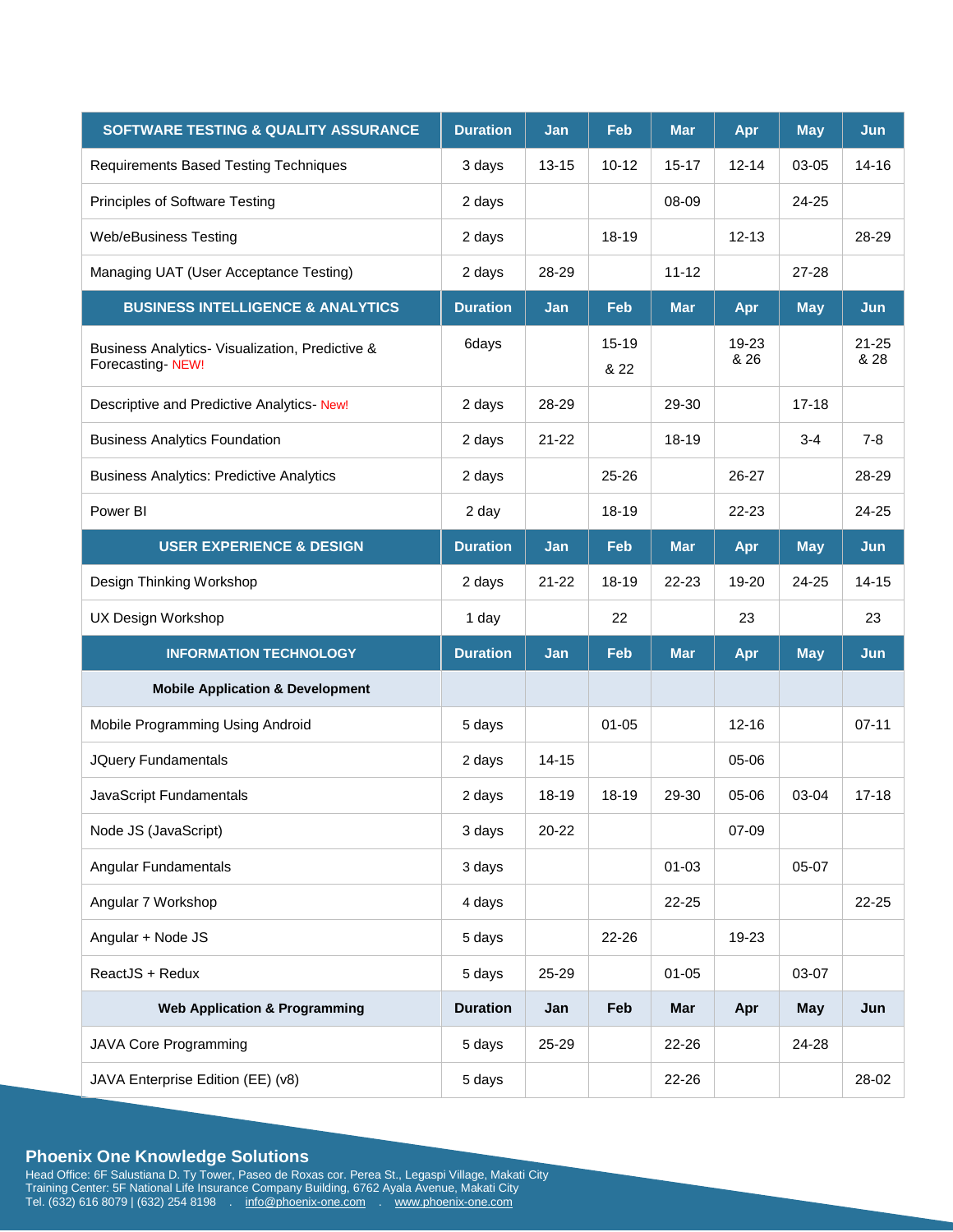| ASP.Net                             | 5 days          |            | $01 - 05$  |                     | 19-23      |                     |            |
|-------------------------------------|-----------------|------------|------------|---------------------|------------|---------------------|------------|
| SQL                                 | 2 days          | 28-29      |            |                     | 08-09      |                     | 02-03      |
| Oracle PL/SQL                       | 3 days          | 27-29      |            | 29-31               |            |                     |            |
| PHP Programming                     | 5 days          |            |            | $15 - 19$           |            |                     | $14 - 18$  |
| <b>COBOL</b>                        | 10 days         |            |            | $01-5,$<br>$8 - 12$ |            | $17 - 21,$<br>24-28 |            |
| C# Programming                      | 5 days          | 18-22      |            | 22-26               |            | $31 - 04$           |            |
| VB.Net                              | 5 days          | 25-29      |            |                     | 19-23      |                     |            |
| ASP.Net with MVC 4                  | 5 days          |            | 15-19      |                     | $12 - 16$  |                     |            |
| <b>XML Programming</b>              | 3 days          | 27-29      |            |                     | 26-28      |                     |            |
| Program Logic Formulation           | 2 days          |            |            | 04-05               |            |                     | 03-04      |
| <b>Spring Framework</b>             | 5 days          |            | $01 - 05$  |                     |            | 03-07               |            |
| HTML 5                              | 2 days          | 28-29      |            | 29-30               |            | 27-28               |            |
| <b>Linux Fundamentals</b>           | 2 days          |            |            | $11 - 12$           |            | $6 - 7$             |            |
| <b>Python Fundamentals</b>          | 1 day           |            | 26         |                     | 19         |                     | 18         |
| Mainframe, Unix                     | <b>Duration</b> | Jan        | Feb        | <b>Mar</b>          | Apr        | May                 | Jun        |
| Unix Fundamentals (AIX)             | 4 days          |            |            | 18-21               |            |                     | $7 - 10$   |
| Introduction to Unix with Scripting | 2 days          | $20 - 21$  |            | $1 - 2$             |            | 24-25               |            |
| <b>CICS Fundamentals</b>            | 5 days          |            |            | $1 - 5$             |            |                     |            |
| MVS, VSAM, JCL, Utilities           | 3 days          | <b>TBA</b> | <b>TBA</b> | <b>TBA</b>          | <b>TBA</b> | <b>TBA</b>          | <b>TBA</b> |
| <b>Databases</b>                    | <b>Duration</b> | Jan        | Feb        | Mar                 | Apr        | May                 | Jun        |
| DB2 SQL Workshop Basic              | 2 days          |            |            | 29-30               |            |                     |            |
| DB2 SQL Workshop Advance            | 3 days          |            |            |                     | 06-08      |                     |            |
| DB2 SQL Embedded in COBOL           | TBA             |            | <b>TBA</b> |                     |            |                     | 28-02      |
| MS SQL                              | 2 days          | 18-22      |            |                     | $12 - 16$  |                     |            |
|                                     |                 |            |            |                     |            |                     |            |
| <b>OFFICE PRODUCTIVITY</b>          | <b>Duration</b> | Jan        | Feb        | <b>Mar</b>          | Apr        | <b>May</b>          | Jun        |
| <b>MS Excel Basic</b>               | 1 day           | 26         | 16         | 29                  | 04         | 03                  | 01         |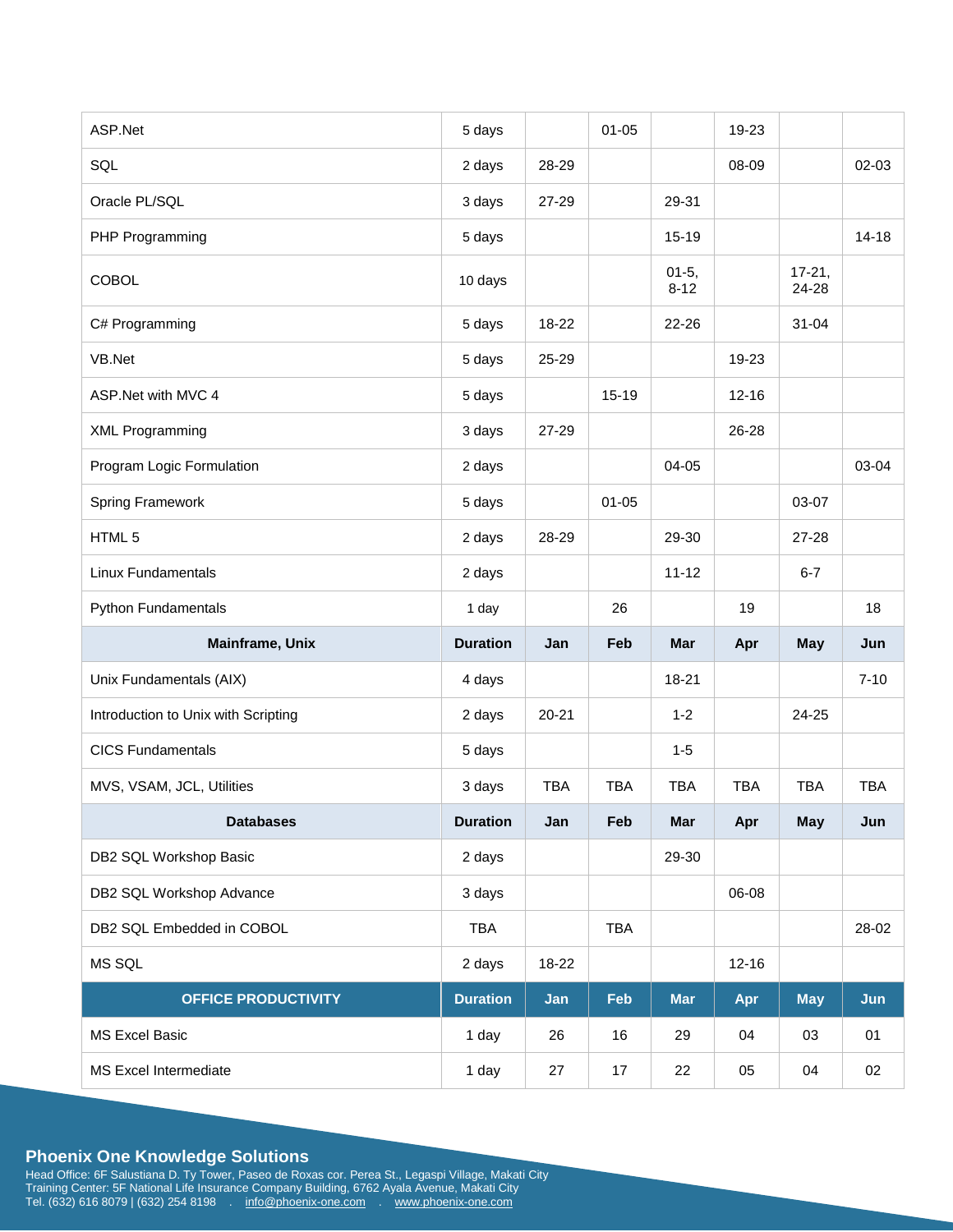| <b>MS Excel Advance</b>                                                | 1 day           | 28        | 18         | 25         | 06        | 06         | 04        |
|------------------------------------------------------------------------|-----------------|-----------|------------|------------|-----------|------------|-----------|
| MS Excel Advanced with Macros (VBA)                                    | 2 days          | 28-29     | 18-19      | 25-26      | 06-07     | 06-07      | 04-05     |
| MS Excel Formulas and Functions Overload                               | 2 days          |           |            | 22-23      |           |            |           |
| MS Excel VBA Comprehensive                                             | 2 days          | 18-19     | 25-26      | 29-30      | 28-29     | 27-28      | 24-25     |
| <b>MS Excel PowerPivot</b>                                             | 2 days          |           | $15 - 16$  |            | 05-06     |            | 02-03     |
| <b>MS PowerPoint Basic</b>                                             | 1 day           | 14        |            | 08         |           | 10         |           |
| <b>MS PowerPoint Advance</b>                                           | 1 day           | 21        |            | 15         |           | 17         |           |
| MS Project 2010 or 2013                                                | 2 days          | $14 - 15$ | $18 - 19$  |            | 05-06     | $10 - 11$  |           |
| MS Access 2010                                                         | 2 days          | $25 - 26$ |            | 25-26      |           | 24-25      |           |
| <b>MS Access Fundamentals</b>                                          | 2 days          |           | 04-05      |            | 06-07     |            | $17 - 18$ |
| <b>MS Access Advanced</b>                                              | 2 days          |           |            | 18-19      |           |            |           |
| <b>MS Access VBA</b>                                                   | 3 days          |           | 24-26      |            | 26-28     |            |           |
| Data Modeling Fundamentals with MS Access                              | 3 days          |           |            | $03-05$    |           |            | $02 - 04$ |
| Creating Dashboards with Microsoft Excel                               | 2 days          | $21 - 22$ |            | $11 - 12$  |           | $17 - 18$  |           |
|                                                                        |                 |           |            |            |           |            |           |
| <b>MICROSOFT TECHNICAL COURSES</b>                                     | <b>Duration</b> | Jan       | <b>Feb</b> | <b>Mar</b> | Apr       | <b>May</b> | Jun       |
| Windows Server on Premise Courses 2012/2016                            |                 |           |            |            |           |            |           |
| 20410 Installing and Configuring Windows Server 2012                   | 5 days          | 04-08     | $01 - 05$  | $01 - 05$  | $12 - 16$ | 03-07      | $07 - 11$ |
| 20411 Administering Windows Server 2012                                | 5 days          | $11 - 15$ |            | $08-12$    | 19-23     | $10 - 14$  | $14 - 18$ |
| 20412 Configuring Advanced Windows Server 2021                         | 5 days          | 18-22     | 15-19      | $15 - 19$  | 26-30     | $17 - 21$  | $21 - 25$ |
| 20740 Installation, Storage, and Compute with<br>Windows Server 2016   | 5 days          | 25-29     |            | 22-26      | $12 - 16$ | 24-28      | 28-02     |
| 20741 Networking with Windows Server 2016                              | 5 days          | 04-08     | $01 - 05$  |            | 19-23     | $31 - 04$  | $7 - 11$  |
| 20742 Identity and Windows Server 2016                                 | 5 days          | $11 - 15$ |            | $01 - 05$  | 26-30     | $03 - 7$   | $14 - 18$ |
| Exchange Server on Premise Courses 2016/2019                           |                 |           |            |            |           |            |           |
| 20345-1 Administering Microsoft Exchange Server<br>2016/2019           | 5 days          | 04-08     | $01 - 05$  | $01 - 05$  | 19-23     | $10 - 14$  | $14 - 18$ |
| 20345-2 Designing and Deploying Microsoft Exchange<br>Server 2016/2019 | 5 days          | $11 - 15$ | 15-19      | 08-12      | 26-30     | $17 - 21$  | $21 - 25$ |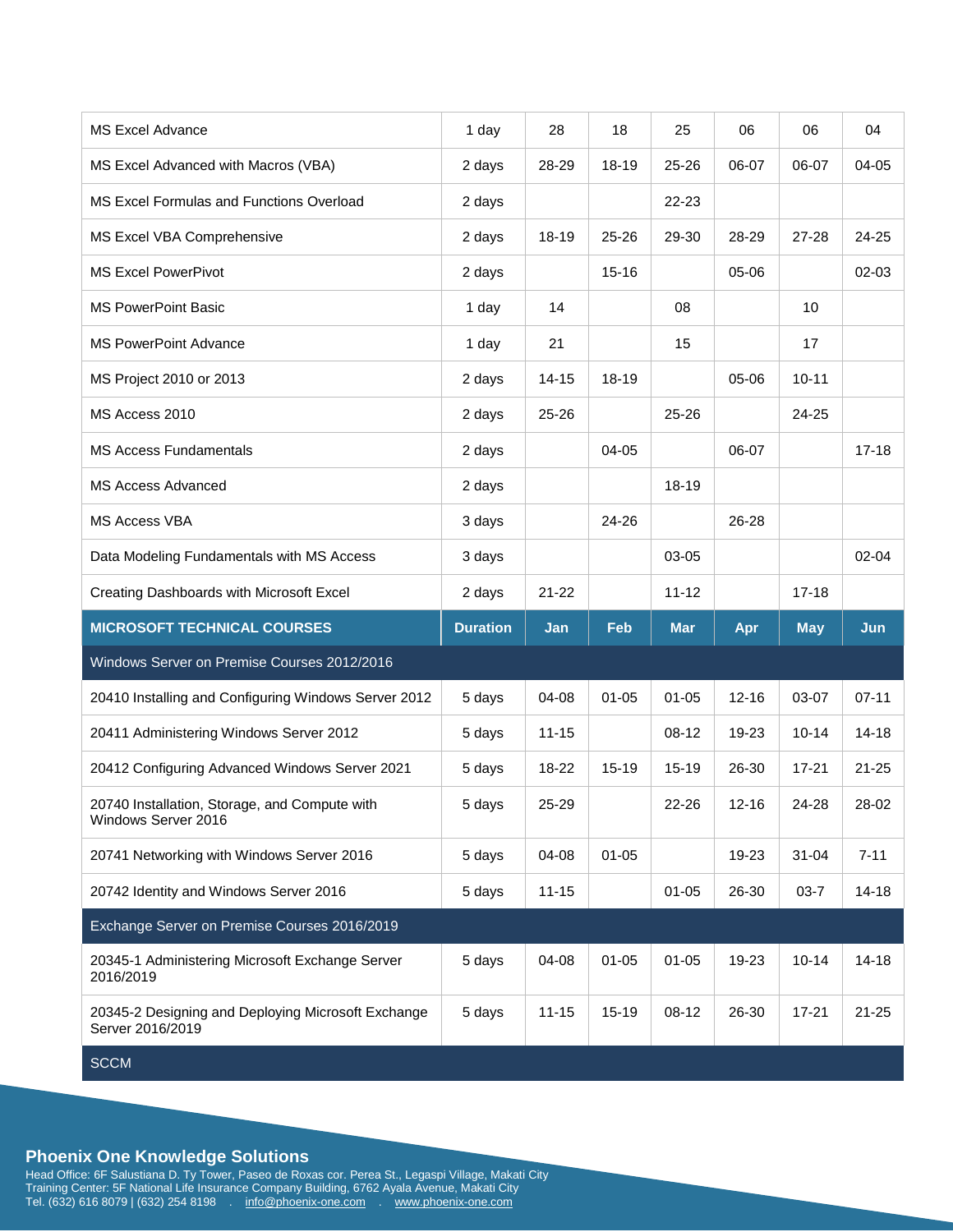| 20703 -1 Administering System Center Configuration<br>Manager       | 5 days | 18-22     | 15-19        | $15 - 19$ | $12 - 16$ | 03-07     | $07 - 11$ |
|---------------------------------------------------------------------|--------|-----------|--------------|-----------|-----------|-----------|-----------|
| <b>SQL Server on Premise Courses</b>                                |        |           |              |           |           |           |           |
| 20761 Querying Data with Transact SQL                               | 5 days | 04-08     | $01 - 05$    | $01 - 05$ | $12 - 16$ | 03-07     | $07 - 11$ |
| 20762 Developing SQL Databases                                      | 5 days | $11 - 15$ |              | $08-12$   | 19-23     | $10 - 14$ | $14 - 18$ |
| 20764 Administering a SQL Database Infrastructure                   | 5 days | 18-22     | 15-19        | $15 - 19$ | 26-30     | $17 - 21$ | $21 - 25$ |
| 20765 Provisioning SQL Database                                     | 5 days | 25-29     |              | 22-26     | $12 - 16$ | 24-28     | 28-02     |
| 20767 Implementing a SQL Data Warehouse                             | 5 days | 04-08     | $01 - 05$    |           | 19-23     | 31-04     | $07 - 11$ |
| 20768 Developing SQL Data Models                                    | 3 days | 06-08     | 08-10        | $01 - 03$ | 05-07     | $10 - 12$ | 07-09     |
| 10987 Performance Tuning and Optimizing SQL<br>Databases            | 4 days | $11 - 14$ | 22-24&<br>26 | $08 - 11$ | 05-08     | 03-06     | $14 - 17$ |
| 10990 Analyzing Data with SQL Reporting Services                    | 5 days | 04-08     | $01 - 05$    | $01 - 05$ | $12 - 16$ | 03-07     | $07 - 11$ |
| <b>Development Courses</b>                                          |        |           |              |           |           |           |           |
| 20480 Programming in HTML 5 with JavaScript and<br>CSS <sub>3</sub> | 5 days | $04 - 08$ | $01 - 05$    | $01 - 05$ | $12 - 16$ | $31 - 04$ | $07 - 11$ |
| 20483 Programming in C#                                             | 5 days | $11 - 15$ |              | 08-12     | 19-23     | $10 - 14$ | $14 - 18$ |
| <b>SharePoint Online</b>                                            |        |           |              |           |           |           |           |
| 55125 SharePoint Online Power User                                  | 4 days | $11 - 14$ | 22-24&<br>26 | $08 - 11$ | 05-08     | 03-06     | $14 - 17$ |
| 55238 SharePoint Online for Administrators                          | 3 days | 06-08     | $08 - 10$    | $01 - 03$ | 05-07     | $10 - 12$ | 07-09     |
| MS 040 Manage SharePoint and One Drive in<br>Microsoft 365          | 3 days | 06-08     | $08-10$      | $01 - 03$ | 05-07     | $10 - 12$ | 07-09     |
| PowerApps and Flow Courses                                          |        |           |              |           |           |           |           |
| 55265 Microsoft Power Apps                                          | 2 days | $14 - 15$ | $10 - 11$    | 23-24     | 05-06     | $10 - 12$ | $09-10$   |
| 55268 Microsoft Flow                                                | 1 day  | 13        | 09           | 22        | 07        | 13        | 11        |
| <b>Role Based Certification</b>                                     |        |           |              |           |           |           |           |
| <b>Modern Desktop Administrator</b>                                 |        |           |              |           |           |           |           |
| MD 100 Installing, Protecting and Maintaining Windows<br>10         | 5 days | 04-08     | $01 - 05$    | $01 - 05$ | $12 - 16$ | 24-28     | 28-02     |
| MD 101 Managing Modern Desktop                                      | 5 days | $11 - 15$ | 15-19        | 08-12     | 19-23     | $10 - 14$ | $14 - 18$ |
| MS 365 Courses/M365 Desktop Administrator                           |        |           |              |           |           |           |           |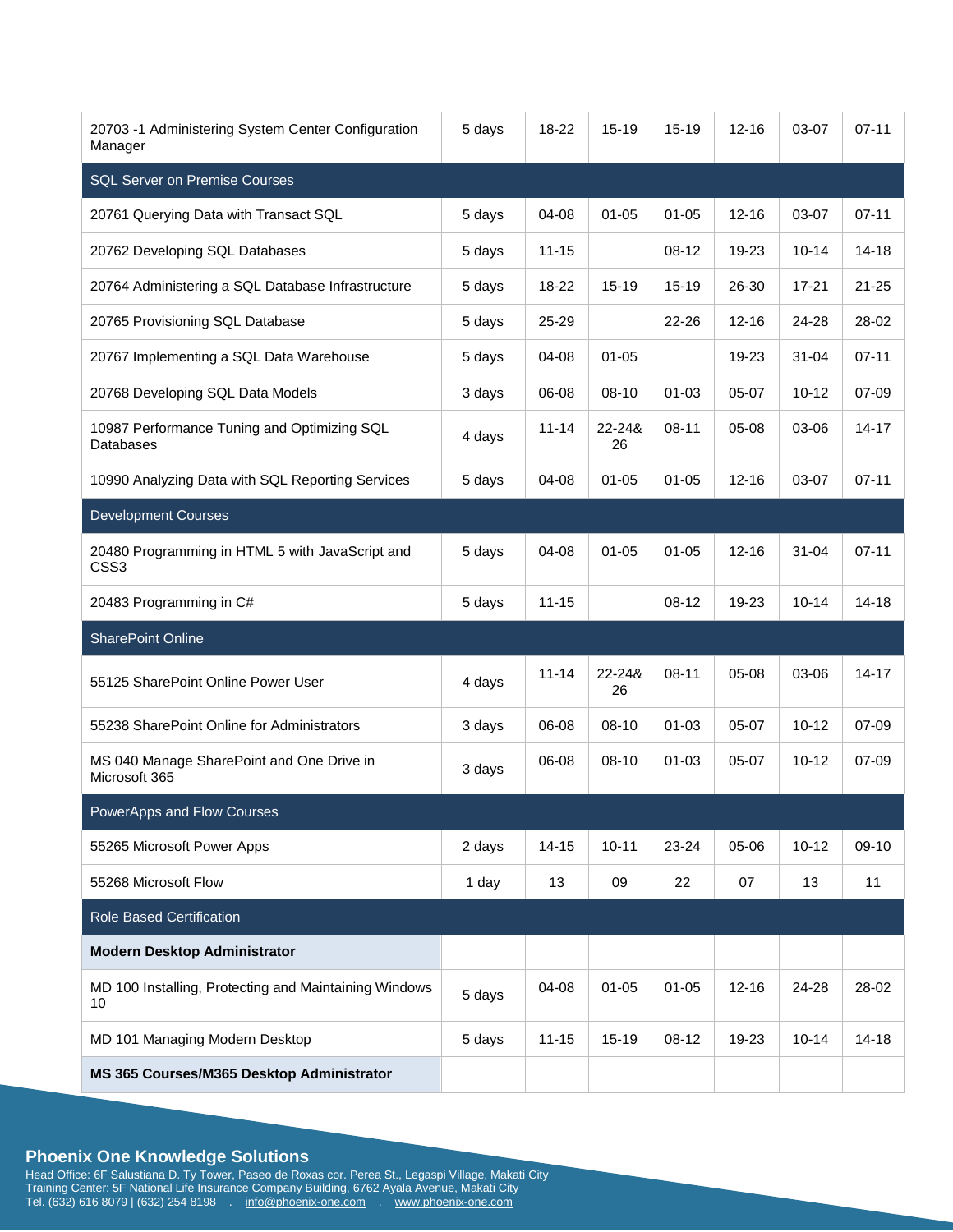| MS900 Microsoft 365 Fundamentals                                                        | 1 day           | 11        | 08              | 01         | 05        | 07         | 11        |
|-----------------------------------------------------------------------------------------|-----------------|-----------|-----------------|------------|-----------|------------|-----------|
| MS100 Microsoft 365 Identity Management, Mobility &<br>Security                         | 5 days          | 04-08     | $01 - 05$       | $01 - 05$  | 26-30     | 17-21      | $21 - 25$ |
| MS101 Microsoft 365 Compliance and Device<br>Management                                 | 5 days          | $11 - 15$ | $15 - 19$       | $08-12$    | $12 - 16$ | 24-28      | 28-02     |
| <b>Messaging Administrator</b>                                                          |                 |           |                 |            |           |            |           |
| MS203 Microsoft 365 Messaging                                                           | 5 days          | 04-08     | $01 - 05$       | $01 - 05$  | $12 - 16$ | 03-07      | $07 - 11$ |
| <b>M365 Security Administrator</b>                                                      |                 |           |                 |            |           |            |           |
| MS500 Managing Microsoft 365 Identities, Threat<br>Protection and Compliance Management | 5 days          | $11 - 15$ | $15 - 19$       | $08 - 12$  | 19-23     | $10 - 14$  | $14 - 18$ |
| <b>Azure Courses</b>                                                                    |                 |           |                 |            |           |            |           |
| AZ 104 Microsoft Azure Administrator                                                    | 5 days          | 04-08     | $01 - 05$       | $01 - 05$  | 26-30     | $17 - 21$  | $21 - 25$ |
| AZ 500 Microsoft Azure Technologies                                                     | 5 days          | $11 - 15$ | $15 - 19$       | 08-12      | $12 - 16$ | 24-28      | 28-02     |
| AZ 900T00-A Microsoft Azure Fundamentals                                                | 2 days          |           |                 |            |           |            |           |
| AZ 204 Developing Solutions for Microsoft Azure                                         | 5 days          | $11 - 15$ | 15-19           | $08-12$    | $12 - 16$ | 03-07      | $07 - 11$ |
| AZ 303 Microsoft Azure Architect Technologies                                           | 5 days          | $11 - 15$ | 15-19           | 08-12      | $12 - 16$ | 24-28      | 28-02     |
| DP 300 Administering Relational Databases on<br>Microsoft Azure                         | 4 days          | $11 - 14$ | 22-24&<br>26    | $08 - 11$  | 05-08     | 17-20      | $21 - 24$ |
| DP 200 Implementing an Azure Data Solution                                              | 3 days          | 04-06     | $15 - 17$       | $22 - 24$  | $12 - 14$ | 08-10      | $21 - 23$ |
| DP 201 Designing an Azure Data Solution                                                 | 2 days          | 07-08     | 18-19           | 25-26      | $15 - 16$ | $11 - 12$  | 24-25     |
| AZ 400 Designing and Implementing Microsoft DevOps<br>Solutions                         | 5 days          | 25-29     | $15 - 19$       |            | $12 - 16$ | $31 - 04$  | 28-02     |
| DATA Analyst/Al Engineer/Data Scientist                                                 |                 |           |                 |            |           |            |           |
| DA 100 Analyzing Data with Power BI                                                     | 4 days          | 05-08     | $22 -$<br>24&26 | 09-12      | 05-08     | 17-20      | $21 - 24$ |
| Al 100 Designing and Implementing an Azure Al<br>Solution                               | 3 days          | 06-08     | 08-10           | 03-05      | $12 - 14$ | 08-10      | $21 - 23$ |
| DP 100 Designing and Implementing a Data Science<br>Solution on Azure                   | 3 days          | 06-08     | 08-10           | 03-05      | 05-07     | 03-05      | 24-26     |
| PROFESSIONAL DEVELOPMENT                                                                | <b>Duration</b> | Jan       | Feb             | <b>Mar</b> | Apr       | <b>May</b> | Jun       |
| <b>Communications</b>                                                                   |                 |           |                 |            |           |            |           |
| <b>Effective Business Communication</b>                                                 | 2 days          |           | $1 - 2$         |            | $5 - 7$   |            | $4 - 5$   |